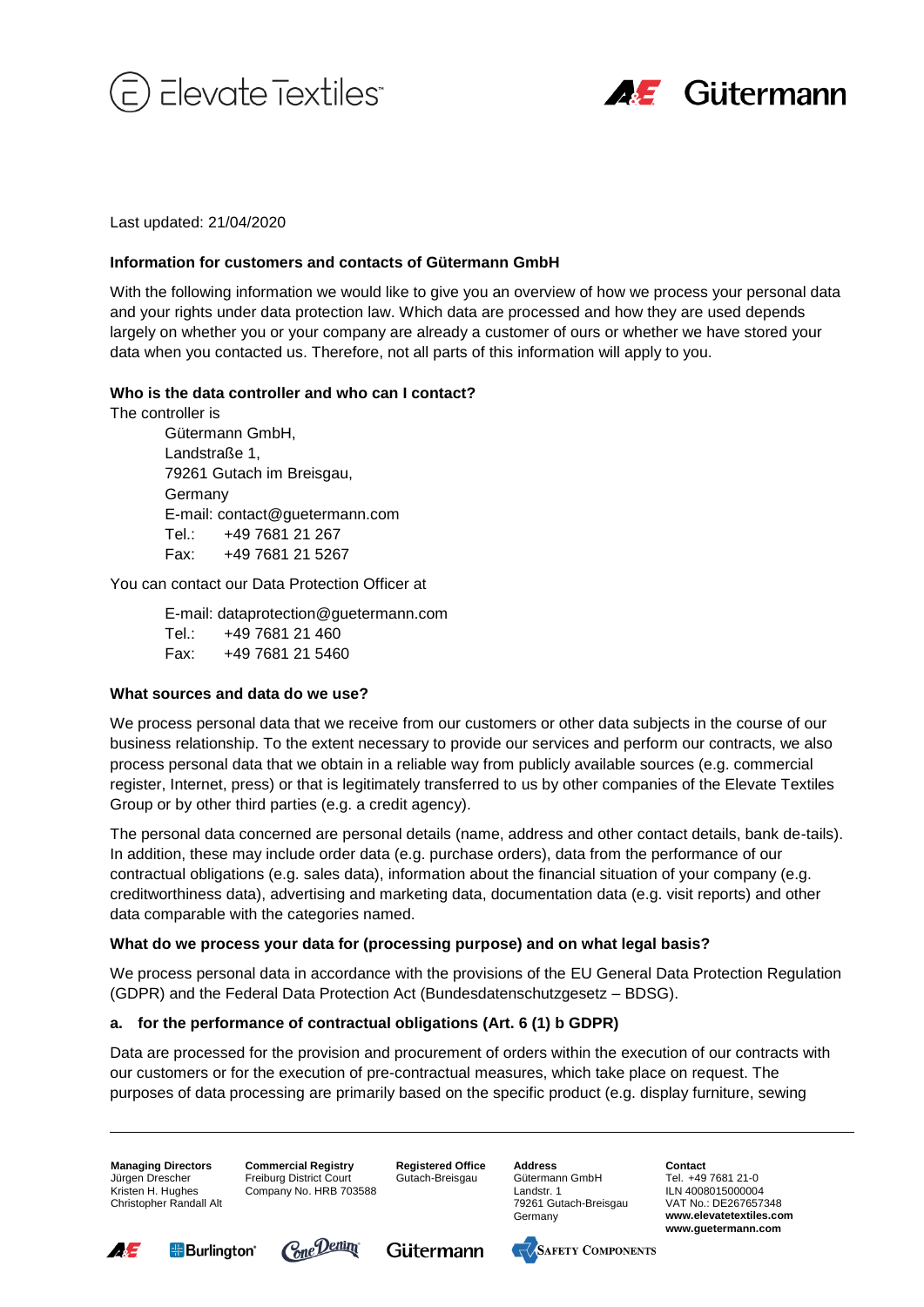



presentation of goods in sales rooms, and services in this area. Further details on data processing purposes can be found in the relevant contractual documents and the terms and conditions.

## **b. in the context of a weighing of interests (Art. 6 (1) f GDPR)**

If necessary, we process your data beyond the actual performance of the contract to protect our legitimate interests or those of third parties. Examples:

- Consultation and data exchange with credit agencies (e.g. Creditreform) to determine credit risks,

- Examination and optimisation of procedures for needs analysis for the purpose of addressing customers directly,

- Advertising, invitations to trade fairs and other events and other communication to maintain the business relationship as well as market and opinion research unless you have objected to the use of your data,

- Invitations to trade fairs and other events,
- To settle commissions with our sales representatives,
- Assertion of legal claims and defence in legal disputes,
- Ensuring IT security and the IT operations of our company,
- Prevention and investigation of criminal offences,
- Measures for building and system security (e.g. access controls),

## **c. based on your consent (Art. 6 (1) a GDPR)**

If you have given us your consent to process personal data for certain purposes (e.g. sending newsletters, advertising, photographs at events), the legality of such processing is on the basis of your con-sent. Where given, consent can be withdrawn at any time. This also applies to the withdrawal of declarations of consent given to us prior to the GDPR coming into force, i.e. before 25 May 2018. The withdrawal of consent is only effective for the future and does not affect the legality of data processed before the withdrawal.

# **d. based on legal requirements (Art. 6 (1) c GDPR) or in the public interest (Art. 6 (1) e GDPR)**

directs) and fabrics) and may include demand analyses, sewing technology advice on the property and may include the may include the may include the may include the may include the may include the may include the may includ In addition, we are subject to various legal obligations, i.e. legal requirements (e.g. tax laws, German Civil Code (BGB), German Commercial Code (HGB)). The purposes of processing include the fulfilment of tax obligations, the assessment and management of risks, the fulfilment of storage obligations un-der commercial law and tax law as well as compliance with export regulations (e.g. consideration of published sanction lists).

#### **Who receives my data?**

Within the company, departments that need your data to fulfil our contractual and legal obligations will have access to your data.

Service providers and vicarious agents assigned by us may also have access to these data, if a data processing agreement has been concluded with these to ensure that your data is handled in compliance with the law. These are companies in the fields of accounting, auditing, IT services, logistics, sales representatives, wholesaler, telecommunications, consulting and sales and marketing. Other companies in the Elevate Textiles Group, where this is necessary for the purposes named above.

**Managing Directors** Jürgen Drescher Kristen H. Hughes Christopher Randall Alt **Commercial Registry** Freiburg District Court Company No. HRB 703588 **Registered Office** Gutach-Breisgau

**Address** Gütermann GmbH Landstr. 1 79261 Gutach-Breisgau Germany

**Contact** Tel. +49 7681 21-0 ILN 4008015000004 VAT No.: DE267657348 **www.elevatetextiles.com www.guetermann.com**









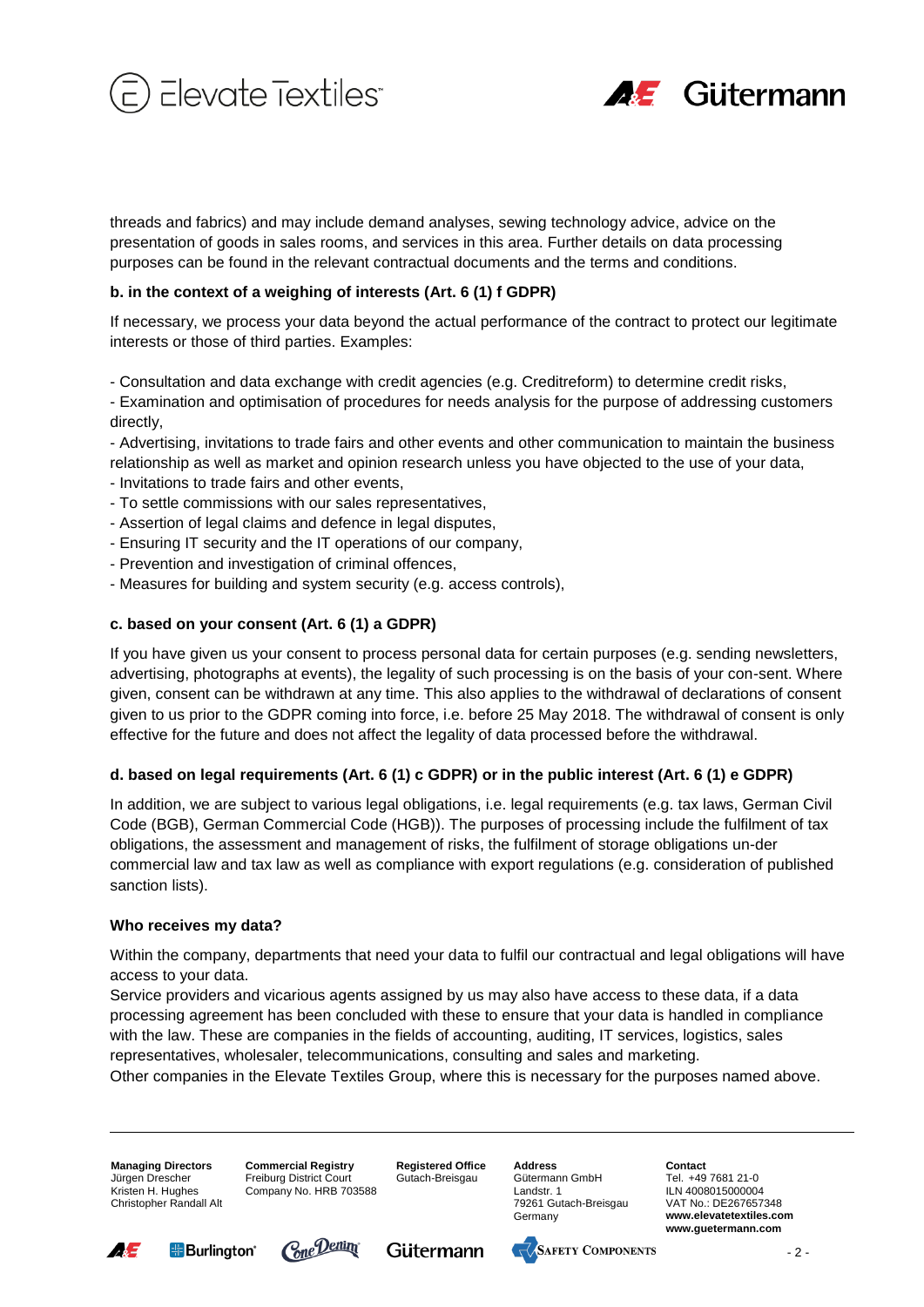



are authorised to transfer personal data based on a weighing of interests.

## **Are data transferred to a third country or an international organisation?**

Data are transferred to entities in countries outside the European Union ("third countries") if

- it is necessary for the execution of your orders,
- it is required by law, or
- you have given us your consent.

In addition, we intend to transfer data to our parent company in the USA in the following cases:

- Personal data about companies of customers whose legal form is a business partnership (e.g. data about orders, sales, payment terms, company address, delivery and invoice data for your orders, outstanding payments and payment behaviour, data about consignment stock and other accounting data).

- Contact details for contact persons of internationally operating customers for worldwide customer care.

These transfers are subject to the European Union's standard "Controller to Controller" contractual clauses.

## **How long will my data be stored for?**

We process and store your personal data for as long as this is necessary for the fulfilment of our contractual and legal obligations.

If the data are no longer required for the fulfilment of contractual or legal obligations, they are erased on a regular basis, unless their – time-limited – further processing is necessary for the following purposes:

- Fulfilment of storage obligations under commercial law and tax law, arising from, for example: German Commercial Code (HGB), German Tax Code (AO), German Civil Code (BGB). The periods for storage and documentation specified there are generally two to ten years.

- Preservation of evidence within the statutory periods of limitation pursuant to Sections 195 et seq. of the German Civil Code; these periods can be up to 30 years, the regular period of limitation being three years.

#### **Are special categories of personal data about me processed?**

Special categories of personal data as defined by Art. 9 GDPR are not processed.

#### **What data protection rights do I have?**

Further data recipients may be entitled only have a growthow in the principal control of the state records of the may transfer of the state records of the may transfer of the function of points are transfer of the functio Please be aware that you can withdraw your consent at any time. You also have the right to receive information at any time about the data we have stored about you. If these data are incorrect or, in your opinion, no longer required because the purpose has ceased to exist, you have the right to request rectification or erasure or the restriction of processing. You have the right to object at any time to the processing of your personal data for reasons arising from your particular situation. If you object, we will no longer process your personal data unless we can demonstrate compelling legitimate grounds for the processing which override your interests, rights and freedoms, or the processing serves to establish, exercise or defend legal claims. If you wish to exercise your rights, please write to the above address or e-mail contact@guetermann.com.

**Managing Directors** Jürgen Drescher Kristen H. Hughes Christopher Randall Alt **Commercial Registry** Freiburg District Court Company No. HRB 703588 **Registered Office** Gutach-Breisgau

**Address** Gütermann GmbH Landstr. 1 79261 Gutach-Breisgau Germany

**Contact** Tel. +49 7681 21-0 ILN 4008015000004 VAT No.: DE267657348 **www.elevatetextiles.com www.guetermann.com**